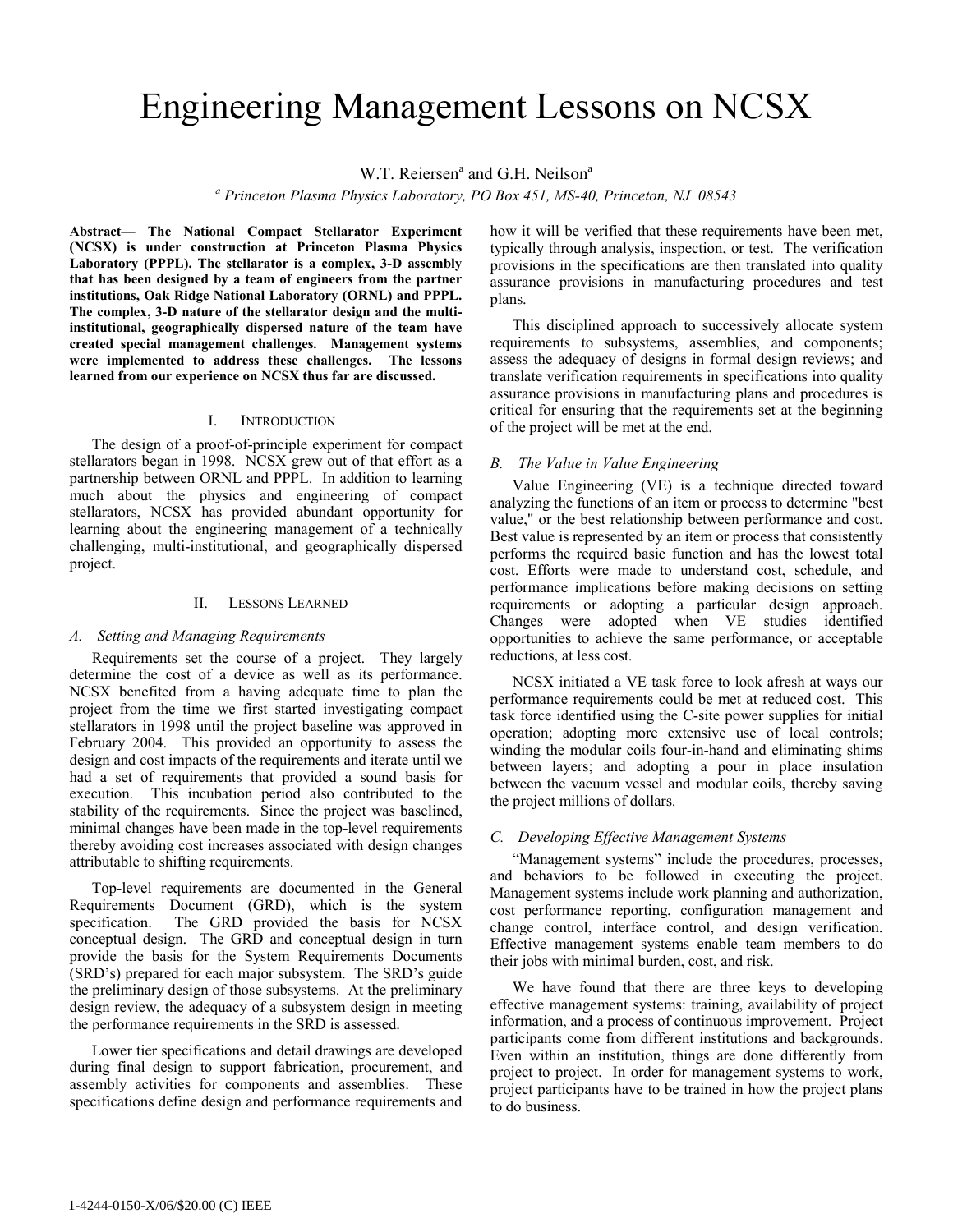Once trained, project participants need to have the information needed at their fingertips. NCSX is a paperless project. A Web site has been established through which all project information can be immediately accessed, even from remote locations.

The NCSX project documented and implemented management systems early in the project. As we exercised these systems, we discovered what worked well and what did not work. Improvements were made based on feedback we were receiving from the users. This process of continuous improvement needs to be followed throughout the life of the project because user requirements will change as we move from design to fabrication to assembly to testing.

# *D. The Benefits of Prototyping*

NCSX has unique manufacturing challenges stemming from its 3D geometry. The vacuum vessel is a highly shaped, 3-D structure. The modular coils are non-planar. Concerns existed from the outset about the feasibility of fabrication so we developed a plan to build prototype vacuum vessel segments (PVVS), prototype modular coil winding forms, and a prototype modular coil winding which became known as the Twisted Racetrack Coil (TRC).

Prior to embarking on the prototype programs, NCSX involved industry in performing manufacturing studies to assess the feasibility and cost of our vacuum vessel and modular coil designs. The manufacturing studies provided technical insight. For the vacuum vessel, there were many different technologies that could be applied to form the vessel. These technologies include cold forming, hot forming, explosive forming, and brake forming. For the modular coils, the technologies for making the winding forms were basically the same except for whether the mold was made using a pattern or by direct machining. It was also learned that the companies best suited to fabricate the winding forms had little to no experience in winding coils. On the basis of this observation and PPPL's extensive experience in coil manufacturing, it was decided to wind the modular coil in house.

Following the manufacturing studies phase, cost-plus contracts were awarded to two companies to fabricate prototype vacuum vessel segments and to two companies to fabricate modular coil winding forms. The benefits of prototyping soon became apparent.

The feasibility of fabricating the parts was established. Design deficiencies were revealed that needed to be addressed. Manufacturing, inspection, and test and quality assurance plans were developed and refined. The prototypes provided an improved basis for the contractors to finalize teaming arrangement and provide firm fixed-price proposals for the production contract.

One of the major benefits was in learning about our contractors. The prototypes told us much more about the capabilities of the contractors than their proposals. It gave the project an opportunity to learn about the companies and develop working relationships with their counterparts before the production effort started.

## *E. Building Effective Relationships with Contractors*

The first step in building an effective relationship is to establish clear expectations. Expectations are established in specifications and statements of work (SOW's). Specifications (and associated drawings) define the technical design and performance requirements and how it will be determined that those requirements have been met. SOW's define all nonspecification work requirements. Properly crafted specifications and SOW's tell prospective contractors all that is needed about the work to be performed to develop responsive proposals.

The next and most important step is picking the right contractor. NCSX contractors are typically selected on a "best value" basis, not on a lowest bid basis. A good contractor will submit a proposal that is technically responsive and fairly priced. The bid price should reflect an understanding of the work that needs to be done with modest allowances for contingency and profit. If a bid is anomalously low or high, it is an indication that the contractor really does not understand what is being requested (or is the only one that does). The technical approach should be sound, using technologies that the contractor has successfully used before. The work should not overly extend the company's resources or facilities. The company should be financially stable and able handle the financial risk associated with the contract. A good contractor will also have a trail of satisfied customers. The best way to have the true measure of a contractor is to have done business with the company in the past, e.g., through a prototype effort.

Once the contract is awarded, the project should help the contractor control cost and schedule. Every effort should be made to eliminate requirements that add little value, a continuation of the VE approach. This will create cost and schedule contingency for the contractor and trust and goodwill for the project at no cost. The project should be made aware of contractor difficulties as they arise and do what can be done to alleviate those difficulties. If the contractor runs into cost and schedule problems, the contractor and project are both at risk. Mechanisms need to in place to effect rapid project responses to requests for deviations and nonconformances from the contractor. The project should resist imposing changes on the contractor where possible. Changes upset plans, cause delays, increase costs, and create unwelcome work to keep documentation current.

Caution should be used in applying conventional estimating techniques to unconventional and first-of-a-kind components. The NCSX experience is consistent for both contractor and inhouse work. First articles have been found to take twice as long (or even longer) as expected. Subsequent articles will approach expectations. Learning curves are real and in our experience, often underestimated.

#### *F. Managing Risks*

NCSX is an ambitious undertaking with risks that need to be managed. To manage these risks, a formal risk management approach is being followed. The NCSX project is continually on the lookout for emerging risks. The Engineering Manager is responsible for tracking emerging risks using a Critical Issues List. When a risk is identified, it is added to the Critical Issues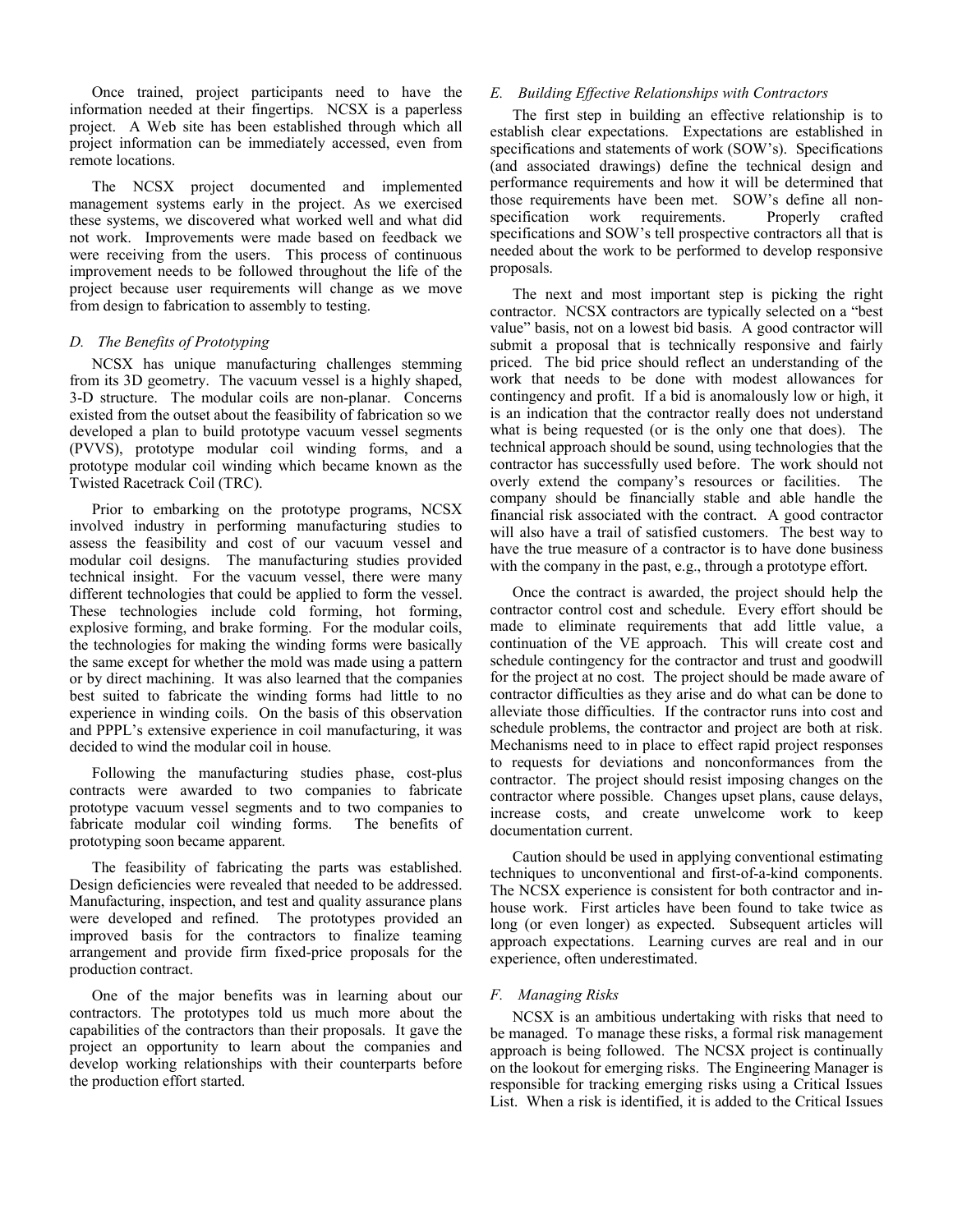List. The Critical Issues List has three categories of risks. Category I risks are those for which we have recognized the risk but do not yet have a risk mitigation plan. Category II risks are those for which we have a mitigation plan but the risk still exists. Category III is for those risks which have been retired.

The Critical Issues List is reviewed every three weeks in Integrated Project Team (IPT) meetings. The IPT consists of key DOE and laboratory project personnel including the Federal Project Director, the OFES NCSX Program Manager, the OFES Stellarator Program Manager, the NCSX Laboratory Project Manager, and supporting staff. The Critical Issues List serves as the focus for discussions on risk management issues.

This process has been working well but has not anticipated all risks, some of which are difficult to foresee. One of these was modeling of the modular coil shell. The complex geometry of the shell proved to be a real challenge for our 3D CAD system, requiring much more time than anticipated to develop workarounds for the CAD problems that were encountered.

## *G. Agility in Planning*

The NCSX project is a complex array of interdependent activities in a constantly changing environment. A high level of planning on the part of job managers and project management and attention to the progress being made in those activities is required on the part of job managers and project management.

NCSX is a first-of-a-kind undertaking, so it is to be expected that things do not always go according to plan. Many surprises can be accommodated by agility in planning. Agility in planning can be defined as the ability to respond to problems and changes within established technical, cost, and schedule baselines.

Agile planning options that have been exercised on NCSX include:

- Building items in-house if there is inadequate time to contract with industry or if the necessary expertise does not exist in industry
- Working on a double shift basis instead of a single shift basis
- Eliminating scope that is non-essential
- Ordering long-lead materials before the completion of final design
- Changing the design if it proves too expensive.

Agility in planning has proven necessary to respond to changes in the project's situation while preserving budget and schedule contingency for the later stages of the project.

# *H. Working Safely*

NCSX follows PPPL's policy of Integrated Safety Management (ISM). The intent and essential elements of ISM are listed in Table I.

#### TABLE I. INTENT AND ESSENTIAL ELEMENTS OF ISM

|   | Objective – Integrate safety management into work practices |
|---|-------------------------------------------------------------|
|   | <b>Guiding Principles</b>                                   |
|   | Line management responsibility for safety                   |
|   | Clear roles and responsibilities                            |
|   | Competence commensurate with responsibilities               |
|   | <b>Balanced</b> priorities                                  |
|   | Identification of safety standards and requirements         |
|   | Hazard controls tailored to the work being performed        |
|   | Operations authorization                                    |
| ٩ | Core Functions                                              |
|   | Define the scope of work                                    |
|   | Analyze the hazards                                         |
|   | Develop and implement hazard controls                       |
|   | Perform work within controls                                |
|   | Provide feedback and continuous improvement                 |

Safety is integrated into NCSX work on all levels:

- Job managers address safety in their work planning.
- Safety is addressed in design reviews and influences choices.
- Job hazard analyses (JHA's) are performed to identify existing or potential hazards.
- All staff are taking Hazard Awareness Training (JHAbased) to improve understanding of NCSX hazards.
- Lab Activity Certification Committee (ACC) reviews NCSX manufacturing and test facilities and associated procedures prior to operation.
- Pre-job briefings are held prior to the start of any new work activity to discuss specific work activities, responsibilities of the participants, a review of the JHA/safety issues, and to respond to all questions and concerns.
- Post-job briefings are held at the conclusion of a work activity to discuss the completed work activities. They should include lessons learned including technique problems, improvements, and safety related issues.
- Work is done according to documented plans and procedures.
- Training of personnel is a key to completing the NSCX field work safely. Courses are offered for all personnel, instructing them in the proper use of tools and equipment; personal protective equipment (PPE); and general laboratory policy and safety requirements.

The lesson learned is to plan and organize the work so that safety, cost, and schedule objectives are mutually supportive, not in conflict.

# *I. Bringing Out the Team's Best*

The success of NCSX hinges on the motivation, commitment, productivity, and ingenuity of the engineers, technicians, physicists, and managers working on the project. The NCSX team, like many projects, works in a tough environment, presented with stiff technical challenges that need